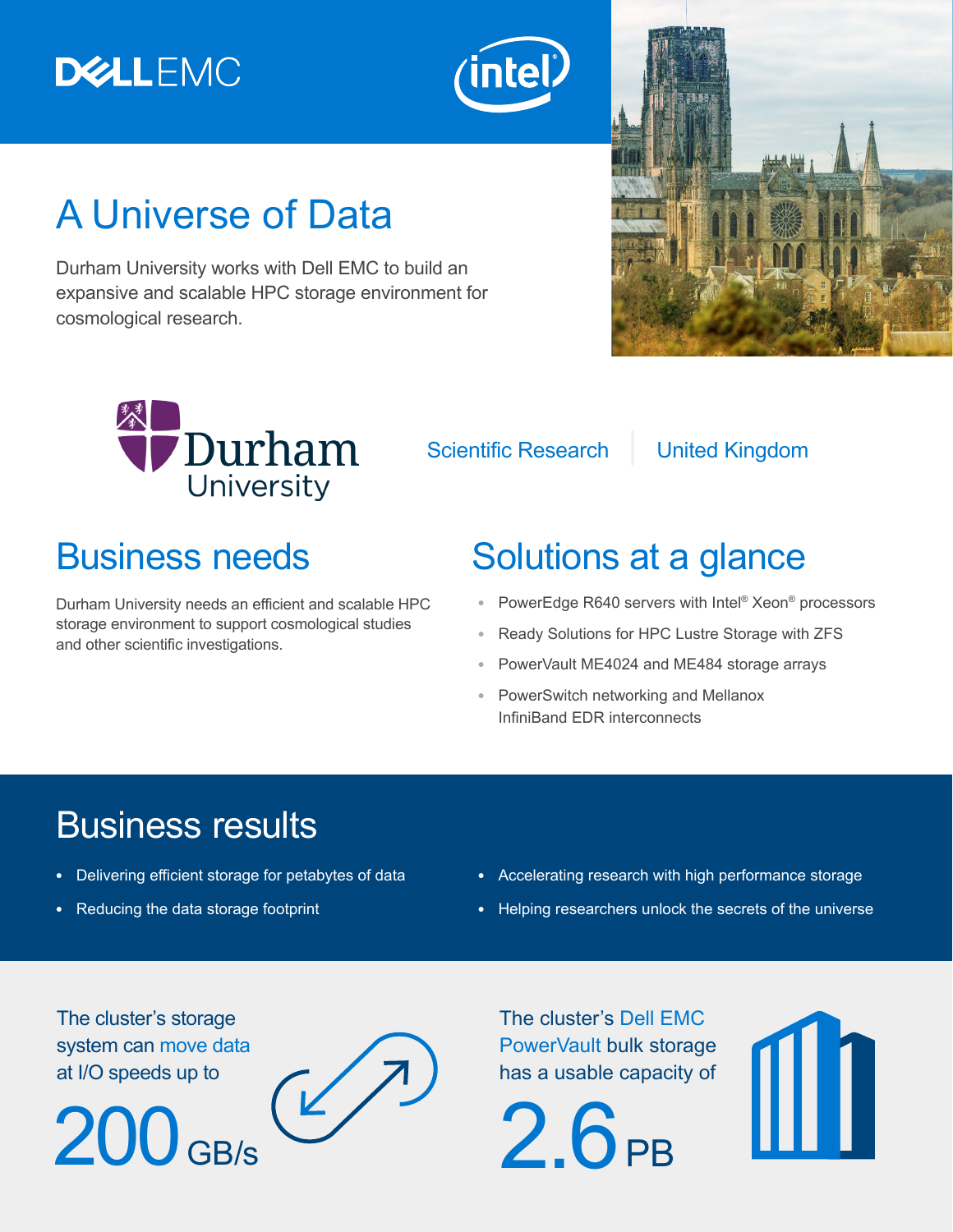## Big data from a big universe

When you're in the business of running large-scale simulations of the Universe, you live in a world of really big data. That's the way it is at Durham University, a leading research institution in the fields of astrophysics and particle physics.

What is the Universe? What is it made of? What is dark matter? What is dark energy? These are the types of questions explored by distinguished researchers working with the University's Institute for Computational Cosmology (ICC). These cosmologists calculate and model structures of our universe using high-performance computing clusters hosted by the ICC.

Among those clusters is a new memory-intensive system spearheaded by the UK's Distributed Research utilizing Advanced Computing (DiRAC) organization and designed for cosmological calculations. Named COSMA 7, the cluster features 452 compute nodes and 220 terabytes of memory, making it one of the largest HPC memory facilities available to the research community.

### A storage environment built for huge simulations

The type of research carried out on the COSMA 7 cluster requires a robust storage environment built to handle literally — astronomical amounts of data. To meet this need, the DiRAC resources team at Durham University chose a comprehensive Dell EMC storage solution.

This storage environment spans the flow of data in the COSMA 7 cluster, from scratch storage on the front end, to archival storage on the back end. The environment includes:

- **•** [Dell EMC PowerEdge R640](https://www.dell.com/en-us/work/shop/povw/poweredge-r640) rack servers with NVMe SSDs for scratch storage, or space dedicated to temporary storage
- **•** [Dell EMC Ready Solutions for HPC Lustre Storage](https://www.dellemc.com/en-us/collaterals/unauth/white-papers/products/ready-solutions/Ready_Bundles_for_HPC_Storage-Solution_Overview.PDF) with a ZFS (Z File System) backend for file system management
	- **–** [Dell EMC PowerVault ME4024](https://www.dellemc.com/en-us/storage/powervaultme4.htm) storage arrays for SSD storage for file system metadata
	- **–** [Dell EMC PowerVault ME484](https://www.dell.com/en-us/work/shop/povw/powervault-me484-pe) dense JBOD expansion enclosure for object storage
- **•** Spectra Logic tape library for archival storage

This end-to-end combination of storage products and technologies enables the COSMA 7 team to store data in an efficient and economical manner, while delivering a level of performance that helps keep researchers productive.

Alastair Basden, technical manager at Durham University, notes that the PowerEdge R640 rack servers with NVMe for scratch storage provide very fast I/O with a parallel file system that reads and writes data to disk very quickly.

"What that means is that our researchers can dump their data to disk very quickly, and read it from disk very quickly when they need to restart," he says. "By reducing the length of time that it takes to write and restart files, we're improving the efficiency of the cluster. That means we can really concentrate on the core computation rather than waiting for files to be saved."



#### All the right stuff

Among other leading-edge features, the COSMA 7 supercomputer includes:

- A software-defined Lustre storage system that runs on Dell EMC PowerEdge servers with NVMe SSDs and Intel® processors
- A fast I/O storage area network built with Dell EMC PowerVault storage that provides 480 terabytes of capacity with a maximum I/O speed of about 200 gigabytes per second
- A high-speed network that includes Dell EMC PowerSwitch networking and Mellanox InfiniBand EDR interconnects